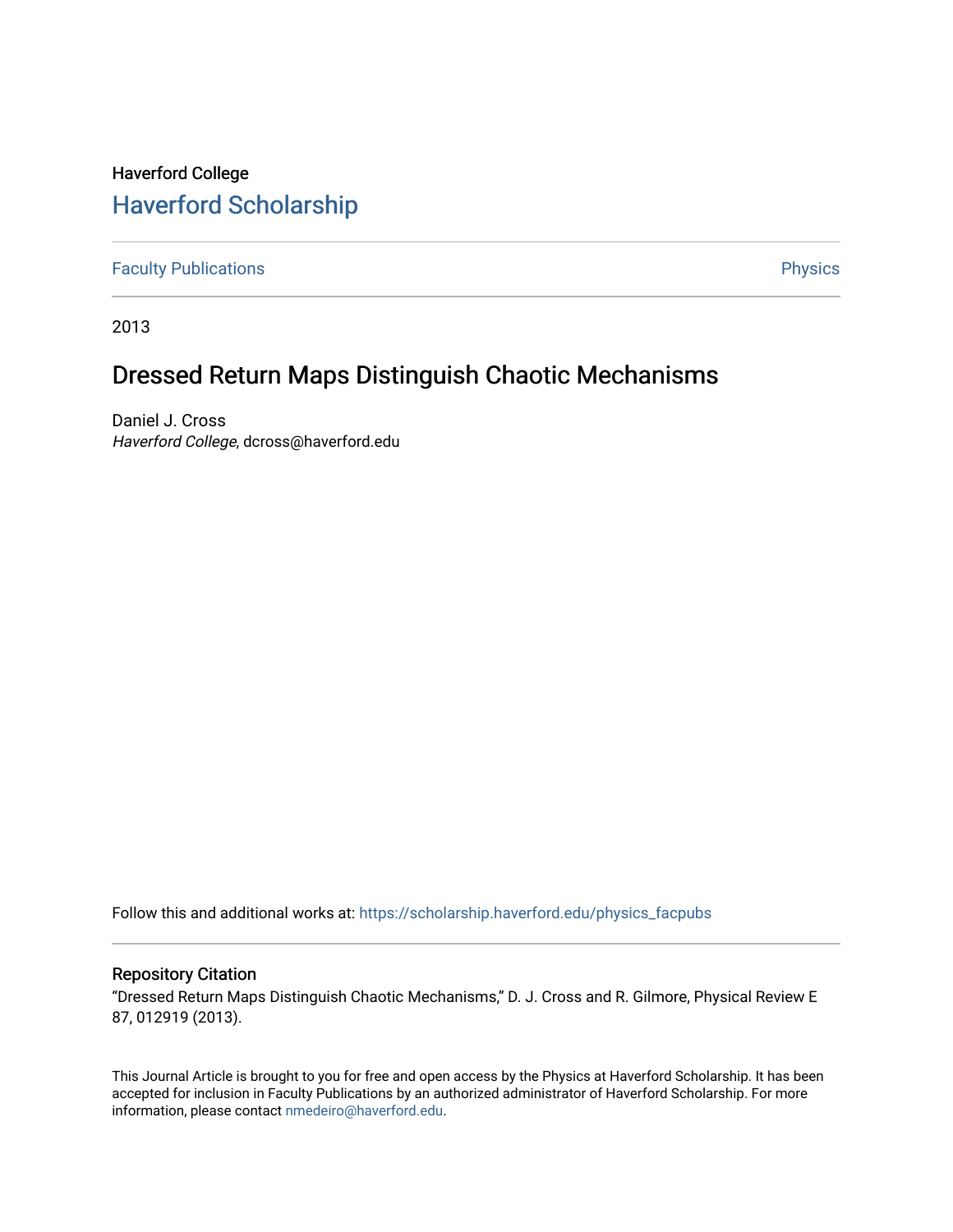## **Dressed return maps distinguish chaotic mechanisms**

Daniel J. Cross

*Physics Department, Haverford College, Haverford, Pennsylvania 19041, USA*

R. Gilmore

*Physics Department, Drexel University, Philadelphia, Pennsylvania 19104, USA* (Received 8 October 2012; published 31 January 2013)

Chaotic data generated by a three-dimensional dynamical system can be embedded into  $\mathbb{R}^3$  in a number of inequivalent ways. However, when lifted into  $\mathbb{R}^5$  they all become equivalent, indicating that they all belong to a single universality class sharing a common chaos-generating mechanism. We present a complete invariant determining this universality class and distinguishing attractors generated by distinct mechanisms. This invariant is easily computable from an appropriately "dressed" return map of any particular three-dimensional embedding.

DOI: [10.1103/PhysRevE.87.012919](http://dx.doi.org/10.1103/PhysRevE.87.012919) PACS number(s): 05*.*45*.*Ac, 02*.*20*.*−a, 02*.*40*.*Pc

#### **I. INTRODUCTION**

A major aim for the analysis of data generated by chaotic dynamical systems is determining the chaos-generating mechanism. Typical techniques attempt to reconstruct the original dynamics through an embedding of the data  $[1-5]$ , but different embedding procedures can lead to different embeddings [\[6–9\]](#page-5-0). Topological analysis [\[5\]](#page-5-0) provides information about the mechanism, but in an embedding-dependent way. In this paper, we present a method that, although built on topological analysis, is embedding-independent and so uniquely determines the chaos-generating mechanism. We consider only genus-1 attractors in detail; higher genus attractors will be treated in a forthcoming manuscript.

The spectrum of all possible embeddings for dissipative three-dimensional dynamical systems is now known [\[9–12\]](#page-5-0). Embeddings are distinguished by three degrees of freedom that describe the suspension flow between the various components of the Poincaré surface of section: global torsion, knot type, and parity. Since the embedding freedom resides in the suspension, this suggests that the mechanism can be determined by the return map alone. While this is not possible using the bare one-dimensional return maps possessed by dissipative systems (see, e.g., Fig. [2\)](#page-2-0), it becomes possible if we "dress" the return map with additional information. We define these dressed return maps in Sec. II. In Sec. [III,](#page-2-0) we show that any two dressed return maps describing the same mechanism are related by a group action. In Sec. [IV,](#page-3-0) we introduce a complete invariant for determining mechanisms by modding out this group, and we compute several examples. We summarize our results in Sec. [V.](#page-5-0)

### **II. DRESSED RETURN MAPS**

Every embedding of a genus-1 attractor (e.g., the Rössler attractor  $[13]$ ) is bounded by the surface of a torus of genus 1  $[14]$ . A Poincaré surface of section can be chosen as a disk that is everywhere transverse to the flow. By the Birman-Williams theorem [\[4,5,15,16\]](#page-5-0), the flow can be projected onto a two-dimensional branched manifold within the torus. The number of branches is equal to the number of symbols required to uniquely specify all trajectories. The Poincaré section can always be chosen to include the branch line, which is where

all of the branches of the branched manifold are joined. The branched manifold can be described algebraically by (i) an integer index labeling each branch, (ii) the number of twists that each branch makes in the return trip to the branch line, and (iii) the order in which the different branches join when approaching the branch line. The return map for the flow only indicates the connectivity (and relative orientations) of the branches, but can be dressed to include the above information describing the branched manifold.

We dress each of the *n* branches in the return map with three symbols analogous to those describing the branched manifold. The first symbol  $i$  is the name of the branch:  $i = 0, 1, \ldots, n - 1$ . The labeling is sequential from one end of the branch line to the other. The order of the labeling involves a choice, equivalent to choosing an orientation of the branch line. Once an orientation is given, the labeling is uniquely determined by continuity and adjacency (e.g., branch 2 is adjacent to branches 1 and 3). A conventional choice is to order the branch line from left to right as seen by the "observer."

Note that if the branch "line" is actually a circle (as for the van der Pol oscillator [\[5\]](#page-5-0)), then the first and last branches are also adjacent. In addition to orientation, there is a further *n*-fold labeling degeneracy corresponding to the *n*-cyclic permutations of the branch labels.

The second symbol *t* indicates the torsion of the branch. This is the number of half-twists that occur in the branch during one topological period (the flow from branch line back to branch line). Using the standard convention in linking theory, this number is positive for right-handed crossings and negative for left-handed crossings.

As the branches approach the branch line, they have some ordering before being squeezed together and joined. The third and final symbol *j* indicates the position of the branch in this ordering. In analogy with the branch line, introduce an *array line* oriented transversely to the branch line and flow direction, so that the index  $j = 0, 1, \ldots, n - 1$  describes the order in which branches intersect this line. The array line has a natural interpretation as the local stable manifold along which the Birman-Williams projection was carried out. Since there are two possible orientations for this line, there are two possible orderings for the *j* indices. A conventional choice is to assign the numbers in increasing order as they are encountered along the line of sight from the "observer."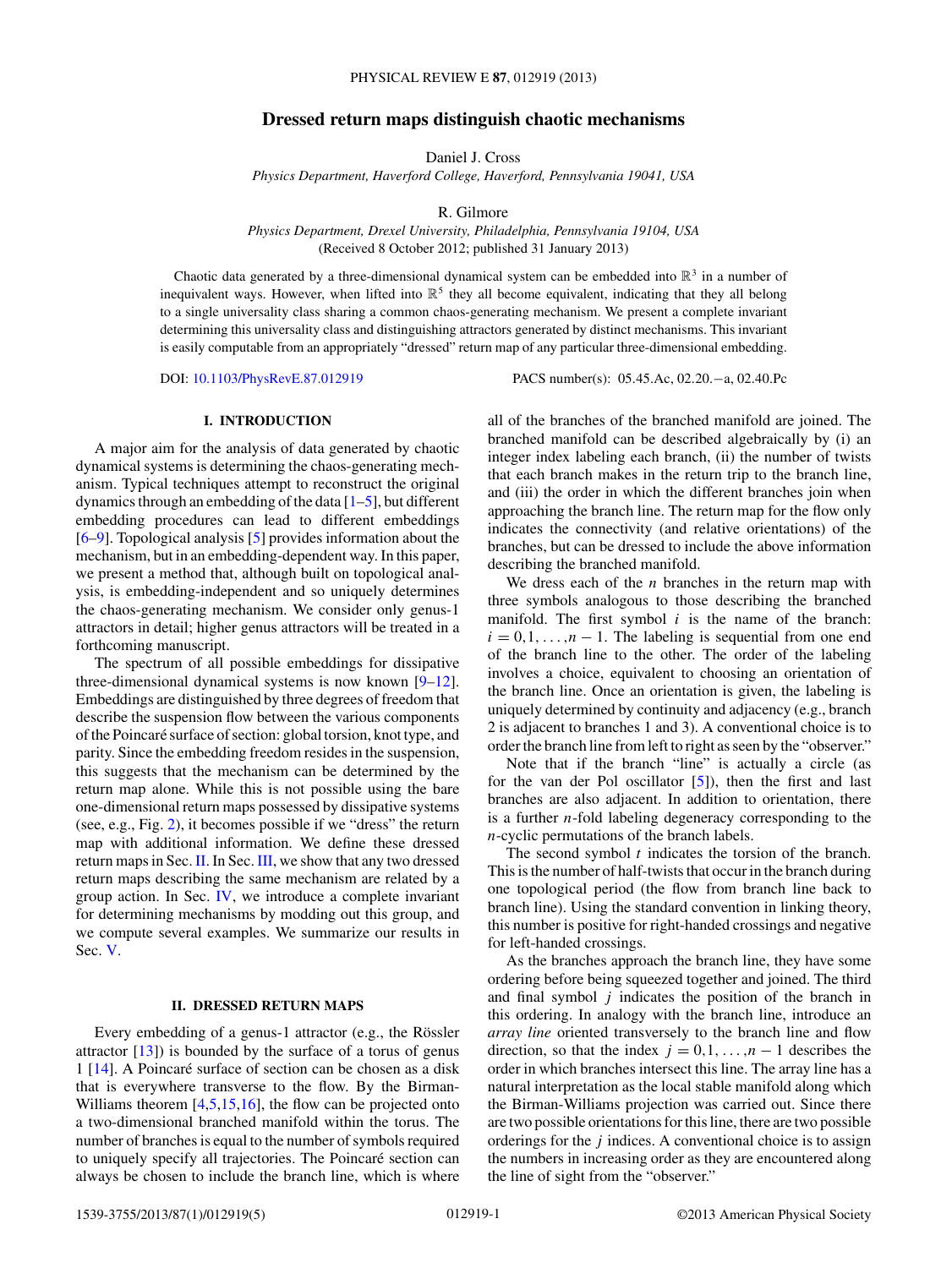<span id="page-2-0"></span>

FIG. 1. (Color online) Standard orientation: flow (*F*) top-tobottom, branch line (*B*) left-to-right, and array line (*A*) front-to-back.

We reiterate that the determination of the first and third indices requires a choice of orientation for the branch line and the array line, respectively. We define a standard orientation as follows: when the flow is downward, the branch line is oriented from left to right and the array line is oriented frontto-back (see Fig. 1). Since the observer could be on either side of the branch-line–flow-direction plane, there are two possible standard orientations. The relationship between these orientations will be discussed in the next section.

Figure 2 shows two distinct mechanisms with identical return maps: the (outside-to-inside) stretch-and-roll-mechanism and the *S* mechanism. For the stretch-and-roll, branch 0 has zero torsion and connects at the bottom of the array line (position 2), so it is dressed with (0*,*0*,*2). Branch 1 has a torsion of 1 and connects at the top, so it is dressed with (1*,*1*,*0), and branch 2 has a torsion of 2 and connects in the middle, yielding (2*,*2*,*1). The dressing indices for the *S* mechanism are (0*,*0*,*2), (1*,*1*,*1), and (2*,*0*,*0).



FIG. 2. (Color online) Above: branched manifolds describing the (a) stretch-and-roll and (b) *S* mechanisms. The flow is from top to bottom, then re-injected at the top (not shown). Below: dressed return maps for the (c) stretch-and-roll and (d) *S* mechanisms. The dressing indices  $(i, t, j)$  label each branch.

#### **III. DEGREES OF FREEDOM**

The dressed return maps introduced in the previous section depend on the embedding. Thus, even though the dressings for the two mechanisms in Fig. 2 are distinct, it does not necessarily follow that the two mechanisms are distinct. Here we describe how the dressing transforms with the embedding. This is possible since all of the embedding degrees of freedom are known [\[9\]](#page-5-0).

Two embeddings that can be smoothly deformed into each other without cutting or self-intersection are called isotopic, and the deformation is called an isotopy. An example of an isotopy is rotating the attractor or, equivalently, moving the location of the observer. Isotopy cannot change the torsions of branches since they are homotopy invariants (linking numbers). Neither can isotopy change the adjacency relations between branches when joined at the branch line. At most an isotopy will change the perspective of the observer and thus the orientations of the branch and array lines. Consider the array line first. A branch encountered first  $(j = 0)$  from one side is encountered last  $(j = n - 1)$  from the other side, and so on. In general,  $j \rightarrow \overline{j} \equiv n - 1 - j$ . Similarly, the order of the branches is reversed:  $i \rightarrow \overline{i}$ . Finally, we permute the branch labels (carrying the *t* and *j* indices) into the standard order. Since there are two possible orientations, isotopy provides a  $\mathbb{Z}_2$  (two-fold) freedom. For example, the indices of the stretch-and-roll (Fig. 2) transform as

$$
(0,0,2) \rightarrow (2,0,0) \qquad (0,2,1)
$$
  
\n
$$
I: (1,1,0) \rightarrow (1,1,2) \times (1,1,2). \qquad (1)
$$
  
\n
$$
(2,2,1) \rightarrow (0,2,1) \qquad (2,0,0)
$$

This shows the transformation of indices (indicated by  $\rightarrow$ ), followed by the permutation of the labels (indicated by  $\chi$ ). In this example, the torsion  $t'_0$  of the new branch 0 has the torsion of the old branch  $\bar{0} = 2$ , or  $t'_0 = t_{\bar{0}} = t_2 = 2$ . Similarly, the joining index  $j'_0$  of the new branch 0 is the reversed value of the old branch  $\overline{0}$ , or  $j'_0 = \overline{j}_0 = 2 - j_2 = 1$ . In summary,  $(t_i, j_i)' = (t_{\bar{i}}, \bar{j}_{\bar{i}})$ , which we write as

$$
I:(t_i,j_i)\mapsto (t_{\overline{i}},\overline{j}_{\overline{i}}).
$$

Now consider nonisotopic changes in the embedding. As mentioned previously, this can happen in three ways: knot type, parity, and global torsion. None of the indices is sensitive to knot type, so changing the knot type of the embedding has no effect on the dressed return map.

The parity operation reverses one of the coordinate directions and thus changes the handedness of the embedding. The choice of axis is ultimately immaterial since different choices are related by isotopy. For definiteness we choose the reflection to occur along the branch line, reversing the branch line orientation while preserving the (local) flow and array line. Parity reverses the handedness of crossings, mapping torsions into their negatives:  $t \rightarrow -t$ , and reverses the branch line:  $i \rightarrow \overline{i}$ . Since applying parity twice gives back the original system, this is another  $\mathbb{Z}_2$  freedom. Applied to the stretch-and-roll template, using the same notation as Eq. (1), we find

$$
(0,0,2) \rightarrow (2,0,2) \qquad (0,-2,1)
$$
  
\n
$$
P: (1,1,0) \rightarrow (1,-1,0) \times (1,-1,0). \qquad (2)
$$
  
\n
$$
(2,2,1) \rightarrow (0,-2,1) \qquad (2,0,2)
$$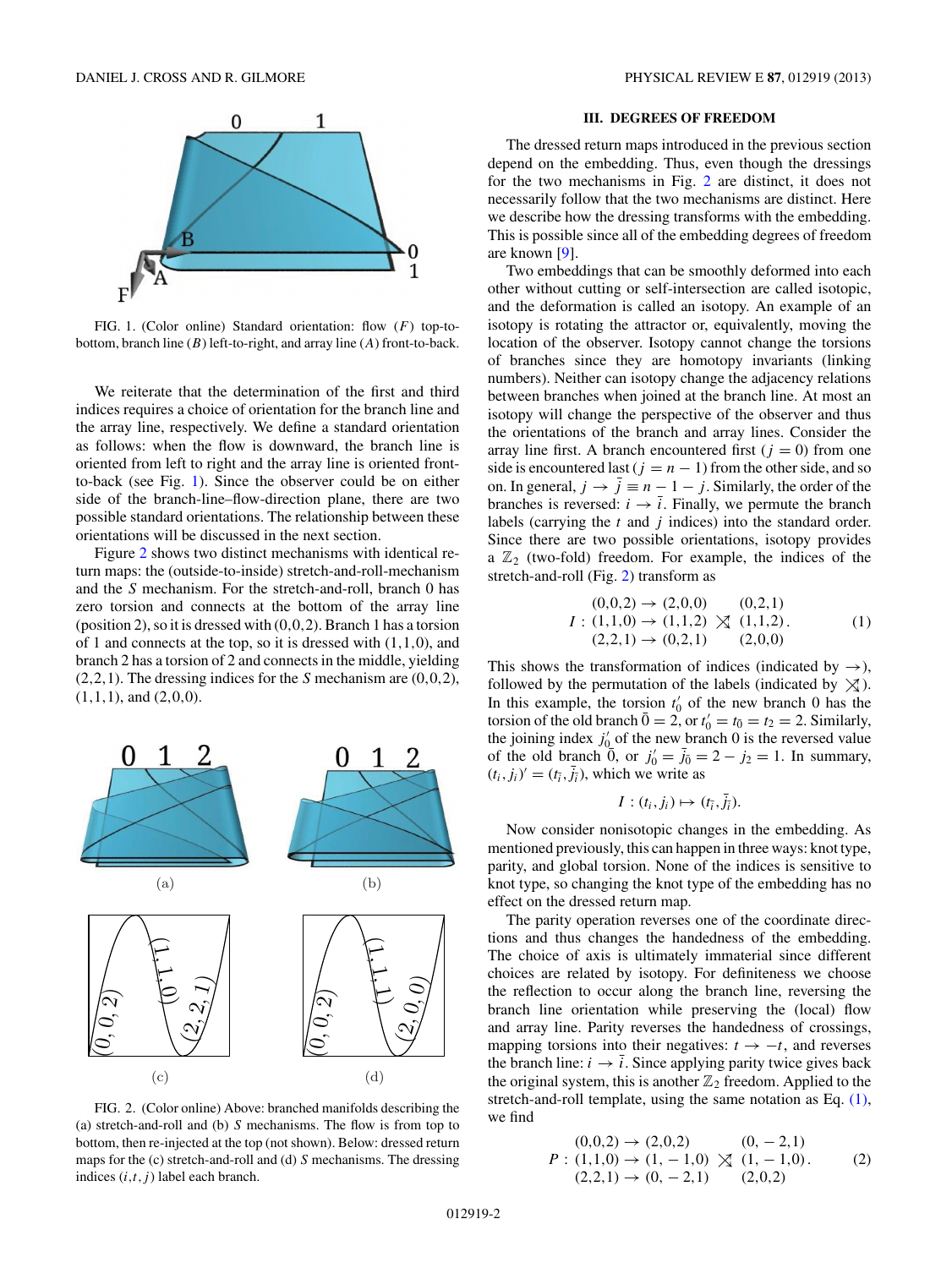<span id="page-3-0"></span>TABLE I. Transformation properties of the dressing indices under the embedding degrees of freedom: isotopy (*I* ), parity (*P*), and global torsion (GT). Here,  $\bar{j} \equiv n - 1 - j$  and  $m \in \mathbb{Z}$ .

| Index | Image under |        |            |
|-------|-------------|--------|------------|
|       |             |        | €ŤF        |
| $t_i$ |             | $-t$ : | $t_i + 2m$ |
|       |             |        |            |

The new dressing labels are  $(t_i, j_i)' = (-t_{\bar{i}}, j_{\bar{i}})$ , or

$$
(t_i,j_i)\mapsto (-t_{\overline{i}},\overline{j}_{\overline{i}}).
$$

Finally, a change in global torsion is accomplished by opening the bounding torus along the Poincaré section, adding an integral number of twists to one side of the section, and reconnecting. This operation leaves the section invariant, preserving the flow, branch line, and array line directions, but systematically changes every torsion index (the number of *half* turns) according to  $t \to t + 2m$ , where *m* is the integer number of added twists. This provides a  $Z$  (integer-valued) freedom. On the stretch-and-roll template

$$
(0,0,2) \rightarrow (0,0+2m,2)
$$
  
\n
$$
GT: (1,1,0) \rightarrow (1,1+2m,0),
$$
  
\n
$$
(2,2,1) \rightarrow (2,2+2m,1)
$$
\n(3)

or

$$
(t_i,j_i)\mapsto (t_i+2m,j_i).
$$

All together there is a  $\mathbb{Z}_2 \otimes \mathbb{Z}_2 \otimes \mathbb{Z}$  freedom in the dressed return map. The three factors correspond to isotopy, parity, and global torsion, respectively. *Two dressed return maps represent equivalent mechanisms if and only if they can be transformed into each other by an element of this group.* Moreover, they are isotopic if and only if the dressings can be mapped into each other using only the first  $\mathbb{Z}_2$  subgroup. The action of this group on the dressing labels is summarized in Table I.

These transformation properties can be used to show that the standard and reverse horseshoes (see Fig. 3) are equivalent but nonisotopic mechanisms. An isotopy maps the standard horseshoe indices to

$$
(0,0,1) \qquad (0,1,1)
$$
  

$$
\mapsto \qquad (1,1,0)
$$
  

$$
(1,0,0)
$$

which are not the reverse horseshoe indices, and we conclude that the two are not isotopic. However, the parity operation maps the standard horseshoe indices to

$$
(0,0,1) \qquad (0,-1,0)
$$
  

$$
\mapsto (1,1,0) \qquad (1,0,1)
$$

which are the reverse horseshoe indices. We conclude that these mechanisms are equivalent, differing only by embedding. The equivalence between the direct and reverse horseshoes had previously been observed by Letellier *et al.* [\[17\]](#page-5-0).

#### **IV. DISTINGUISHING MECHANISMS**

The preceding section demonstrated that two mechanisms are equivalent precisely when their dressed return maps can be



FIG. 3. (Color online) Above: branched manifolds describing the (a) standard and (b) reverse horseshoe mechanisms. The flow is from top to bottom. Below: dressed return maps for the (c) standard and (d) reverse horseshoe. The branched manifolds and dressed return maps differ by parity.

mapped into each other under the action of a group. Here we introduce an invariant that completely distinguishes any two mechanisms: a mapping exists between two dressed return maps precisely when they have the same invariant.

First define the *differential torsion array ∂t*, whose entries are the differences in torsions in adjacent branches,

$$
\partial t_i \equiv t_i - t_{i-1} = \pm 1, \, i = 1, \ldots, n-1.
$$

This array is manifestly invariant under a change of global torsion since every torsion index transforms by the same fixed quantity, which is then subtracted away. Since an isotopy (*I* ) reverses the branch order, the differential torsion array transforms as

$$
I: \partial t_i = t_i - t_{i-1} \mapsto t_{\overline{i}} - t_{\overline{i-1}} = -\partial t_{\overline{i-1}} \equiv -\partial \overline{t}_i,
$$

since  $\overline{i-1} = \overline{i} + 1$ , and we have defined  $\partial \overline{t_i} \equiv \partial t_{\overline{i-1}} = \partial t_{n-i}$ , which is the reverse of the original array. Parity, in addition to reversing the branches, negates each torsion index  $(t \mapsto -t)$ , so that

$$
P: \partial t \mapsto \partial \overline{t}.
$$

Next define the *differential joining array ∂j* by

$$
\partial j_i = j_i - j_{i-1}, i = 1, ..., n - 1.
$$

Global torsion has no effect on the joining indices, so *∂j* is manifestly invariant under global torsion. Isotopy, in addition to reversing the branch order, reverses the joining index values  $(j \mapsto \overline{j})$  so that

$$
I: \partial j_i = j_i - j_{i-1} \mapsto \bar{j}_i - \bar{j}_{\bar{i}-1} = j_{\bar{i}} - j_{\bar{i}-1} = \partial \bar{j}_i,
$$

where  $\partial \bar{j}_i \equiv \partial j_{\bar{i}-1}$ . Parity only reverses the branches, so

$$
P: \partial j \mapsto -\partial \overline{j}.
$$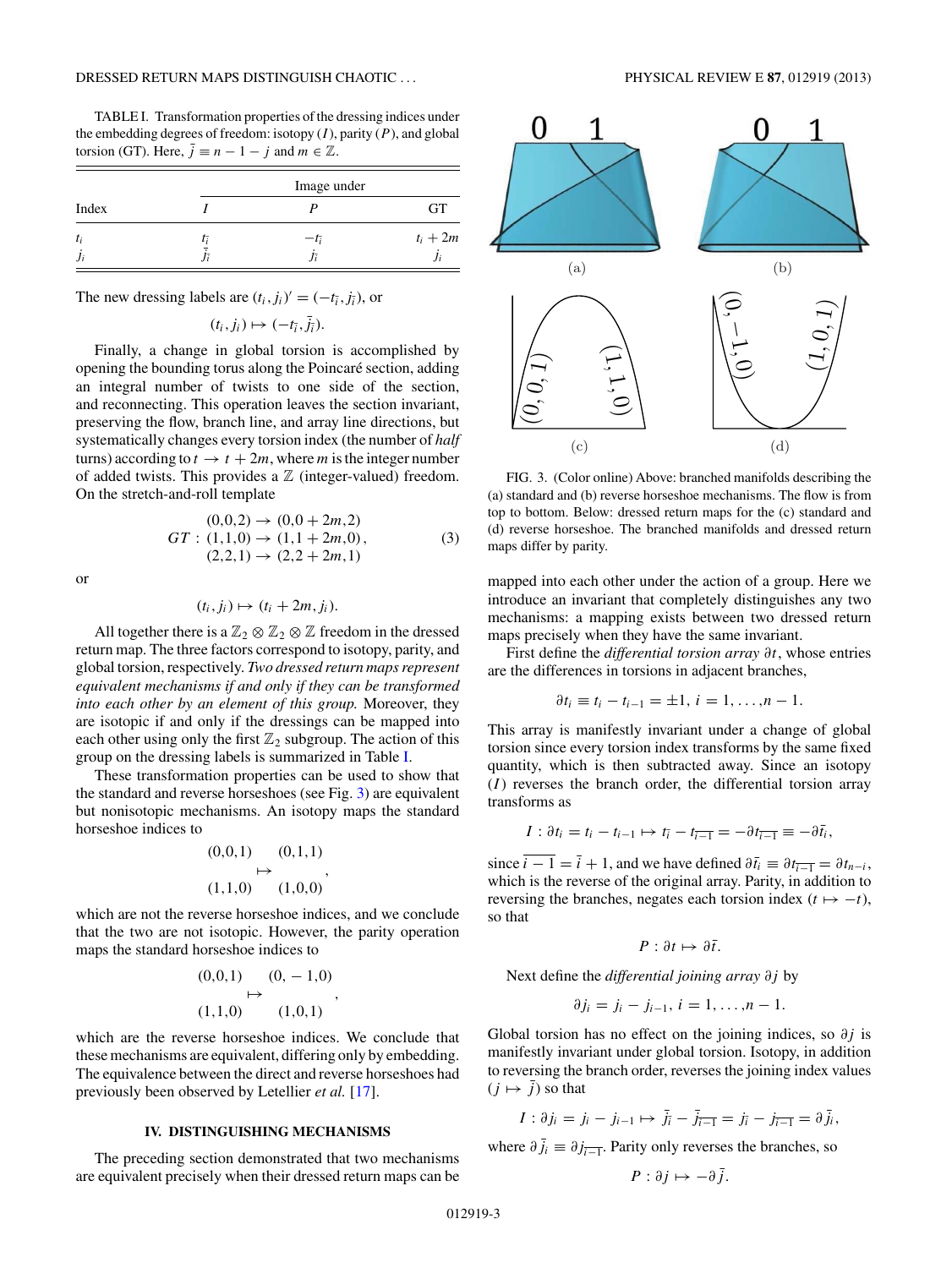TABLE II. Transformation properties of the differential arrays under parity (*P*), isotopy (*I*), and the combination  $IP = PI$ , and where we have defined  $\partial \bar{t}_i \equiv \partial t_{\overline{i-1}} = \partial t_{n-i}$ .

| Array        | Image under |                     |               |
|--------------|-------------|---------------------|---------------|
|              |             |                     | I P           |
| $\partial t$ | дī          | $-\partial \bar{t}$ | $-\partial t$ |
| $\partial j$ | $-\partial$ | $\partial i$        | $-\sigma$     |

The transformation properties of both arrays are summarized in Table II.

Both arrays are invariant under global torsion and knot type, so only the  $\mathbb{Z}_2 \otimes \mathbb{Z}_2$  freedom of isotopy and parity remains. To define the invariant, first form the combined array  $A_0 =$  $(\partial t; \partial j)$ . The  $\mathbb{Z}_2 \otimes \mathbb{Z}_2$  freedom generates three other arrays:  $A_P \equiv PA_0 = (\partial \overline{t}; -\partial \overline{f}), A_I \equiv I\overline{A_0} = (-\partial \overline{t}; \partial \overline{f})$ , and  $A_{IP} \equiv$  $IPA_0 = (-\partial t; -\partial j)$ . *Define the invariant A by ordering* {*A*0*,AP ,AI ,AIP* } *lexicographically and taking the smallest element.*

This invariant readily distinguishes the stretch-and-roll and *S* mechanisms presented in Fig. [2.](#page-2-0) For the stretch-and-roll *∂t* = (1*,*1) and  $\partial j = (-2,1)$ , so that  $A_0 = (1,1; -2,1)$ . The other possible arrays are  $A_P = (1,1;-1,2), A_I = (-1,-1;1,-1)$ 2), and  $A_{IP} = (-1, -1; 2, -1)$ . Clearly  $A_I < A_{IP} < A_0 <$ *A<sub>P</sub>* and the invariant is  $A = A_I = (-1, -1, 1, -2)$ . For the *S* mechanism  $\partial t = (1, -1)$  and  $\partial j = (-1, -1)$ , and the invariant is  $A = A_P = (-1,1;1,1)$ . We conclude that the stretch-and-roll and *S* mechanisms are distinct; there is no diffeomorphism that transforms the stretch-and-roll into the *S* mechanism.

The stretch-and-roll actually comes in two varieties: outside-to-inside and inside-to-outside. These two are related through the parity operation and thus represent the same underlying mechanism. The dressings and invariants for both stretch-and-rolls and the *S* mechanism are given in Table III.

As a final example, consider the two double-fold mechanisms shown in Fig. 4. The two folds in Fig.  $4(a)$  are in the same direction, whereas the folds in Fig.  $4(b)$  are in contrary directions. For the first double fold,  $A_0 = (1, 1, -1, -3, 1, 1)$ and the invariant is  $A_{IP} = (-1, -1, 1; 3, -1, -1)$ , while for the second double fold,  $A_0 = (1, -1, -1, -1, -1, 3)$  and the invariant is  $A_P = (-1, -1, 1; -3, 1, 1)$ , hence these are distinct mechanisms.

The stretch-and-roll mechanism is a submechanism of the first double fold, obtained by pruning branch 3. Eliminating this branch removes the last entry in  $\partial t$  and  $\partial j$ , but the first joining differential changes from −3 to −2 since branch 3 was connected between branches 2 and 0. Hence  $A_0 \mapsto$  $(1,1; -2,1)$ , which was  $A_0$  for the stretch-and-roll invariant.

TABLE III. Dressings and invariants for the equivalent out-to-in and in-to-out stretch-and-rolls and the inequivalent *S* mechanism.

| System      | Dressing $(i, t, j)$                | Invariant         |
|-------------|-------------------------------------|-------------------|
| $Out-to-in$ | (0,0,2),(1,1,0),(2,2,1)             | $(-1, -1; 1, -2)$ |
| In-to-out   | $(0, -2, 1), (1, -1, 2), (2, 0, 0)$ | $(-1, -1; 1, -2)$ |
| S           | (0,0,2),(1,1,1),(2,0,0)             | $(-1,1;1,1)$      |



FIG. 4. (Color online) Double-fold mechanisms with the folds in the same direction (a) and in contrary directions (b).

Similarly, pruning branch 3 from the second double fold leaves the *S* mechanism and  $A_0 \mapsto (1,1;-1,-1)$ , which is  $A_0$  for the *S* mechanism.

Alternatively, pruning branch 0 from the first double fold leaves an *S*-like mechanism, but with an extra half-twist. This is indeed distinct from the *S* mechanism as the invariant is  $A_P = (-1,1;-1,-1)$ . Similarly, pruning branch 0 from the second double fold leaves a stretch-and-fold-like mechanism with an extra half-twist, and the invariant is  $A_P = (-1, -1;$ −2*,*1).

The two different three-branch limits of the four branch double-fold templates obtained by pruning an end branch allow a more intuitive understanding of the results of experiments carried out by Used and Martín  $[18]$ . The results of these experiments showed templates of both scroll and *S* types. At the time it was difficult to reconcile these results with the operation of continuous folding of the flow. With the results above, we can now envision a flow evolution beginning with a three-branch template (e.g., 0-1-2) of scroll type, adding a fourth branch (3) to create a template of double-fold type, and then pruning away the first branch, leaving a three-branch template (1-2-3) of *S* type. Such an evolution is achieved without violating the continuity of the underlying equations.

The invariant array introduced here is simple to compute once the dressed return map has been determined and can differentiate any two mechanisms in genus-1 attractors. We infer that the differential torsion and joining information are sufficient for determining the universality class of a genus-1 attractor. It follows that the entire spectrum of relative rotation rates and linking numbers that characterize a particular representation can be computed from the full dressed return map. This agrees with the analysis in [\[19\]](#page-5-0).